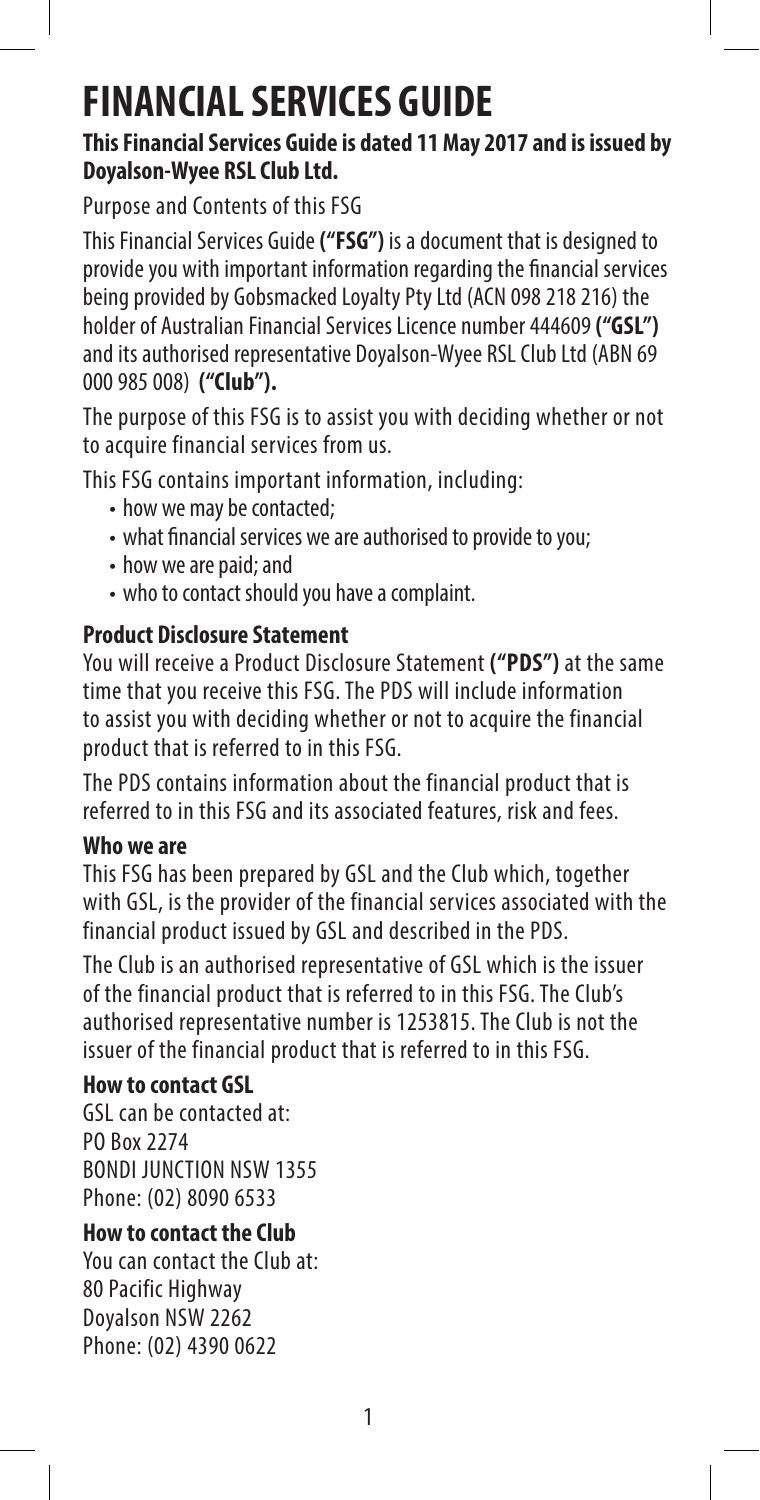## **How can you provide instructions to us?**

You can provide instructions to us by contacting firstly the Club and then, if necessary, GSL (refer to contact details set out above).

### **What financial services are the Club and GSL authorised to provide?**

The Club is authorised, on behalf of GSL, to promote the Advantage Plus Prepaid Eftpos Card **("Card" )** and to arrange for you to acquire or apply for the Card.

GSL is authorised to provide general advice about the Card and to generally deal with the Card by issuing, applying for varying, or disposing of the Card.

The Club does not have the authority to:

- make any representations or give any warranties on behalf of GSL except with the prior approval of GSL;
- provide you with any financial product advice (that is, advice taking into account your personal circumstances or a recommendation or statement of opinion intended, or could be reasonably regarded as being intended to influence you in making a decision about whether or not to acquire the Card);
- purport to bind or contract for or on behalf of GSL in any way whatsoever, other than as is set out in the PDS; or
- give you information that is inconsistent with the information set out in the PDS.

GSL and the Club are not related entities.

### **What commissions, fees or other benefits are received? (Amounts are all exclusive of GST)**

The Club may receive from you the following fees: Replacement Fee: \$5.00 per Card.

If you require further information in relation to the fees and remuneration that the Club or GSL receive, please contact the Club.

### **What should you do if you have a complaint?**

If you have a complaint or dispute relating to your Card, you should contact the Club in the first instance.

If you have a complaint or dispute relating to your Card that is not satisfactorily resolved by the Club, you should immediately contact GSL.

If GSL or the Club (as the case may be) is unable to settle your complaint immediately to your satisfaction, then GSL or the Club (as the case may be) will acknowledge your complaint within 5 business days and may if relevant, request further details from you.

If your complaint is settled to your satisfaction within 5 business days of receiving the relevant details from you, GSL or the Club may advise you of the outcome by means other than in writing (for example, by telephone or in person when you visit the Club). If you wish, you may